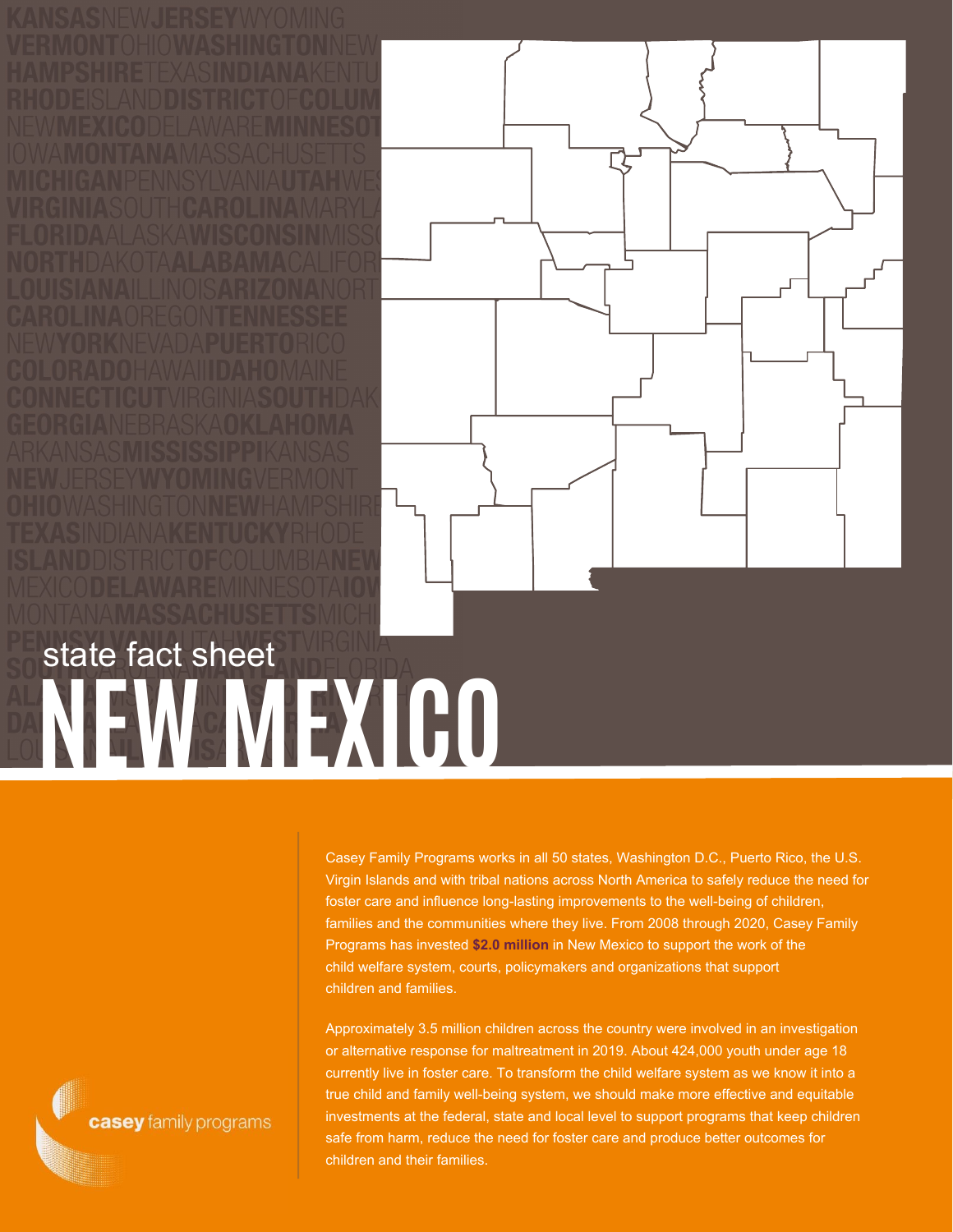We talk about a "foster care system," but the goal is to create a child and family well-being system that prevents abuse and neglect and helps every child grow up safely in his or her own family whenever possible. Rather than waiting for maltreatment to occur, we can improve the safety of children who have come to the attention of child protective services by helping their families with evidence-based and promising practices.

Across New Mexico in 2019, approximately:

## 26,034



Most states currently are limited to using the bulk of the \$9.8 billion in dedicated federal child welfare funding only for services related to foster care. The Family First Prevention Services Act of 2018 and the Family First Transition Act of 2019 provide states with the historic opportunity to invest federal funding to support preventive services, including substance abuse, mental health and parental skill training, so more children can remain safely at home. States and tribes now have access to new federal prevention resources to help keep children safe from harm in the first place by helping strengthen their families.

How federal child welfare funding is currently aligned in New Mexico\*:

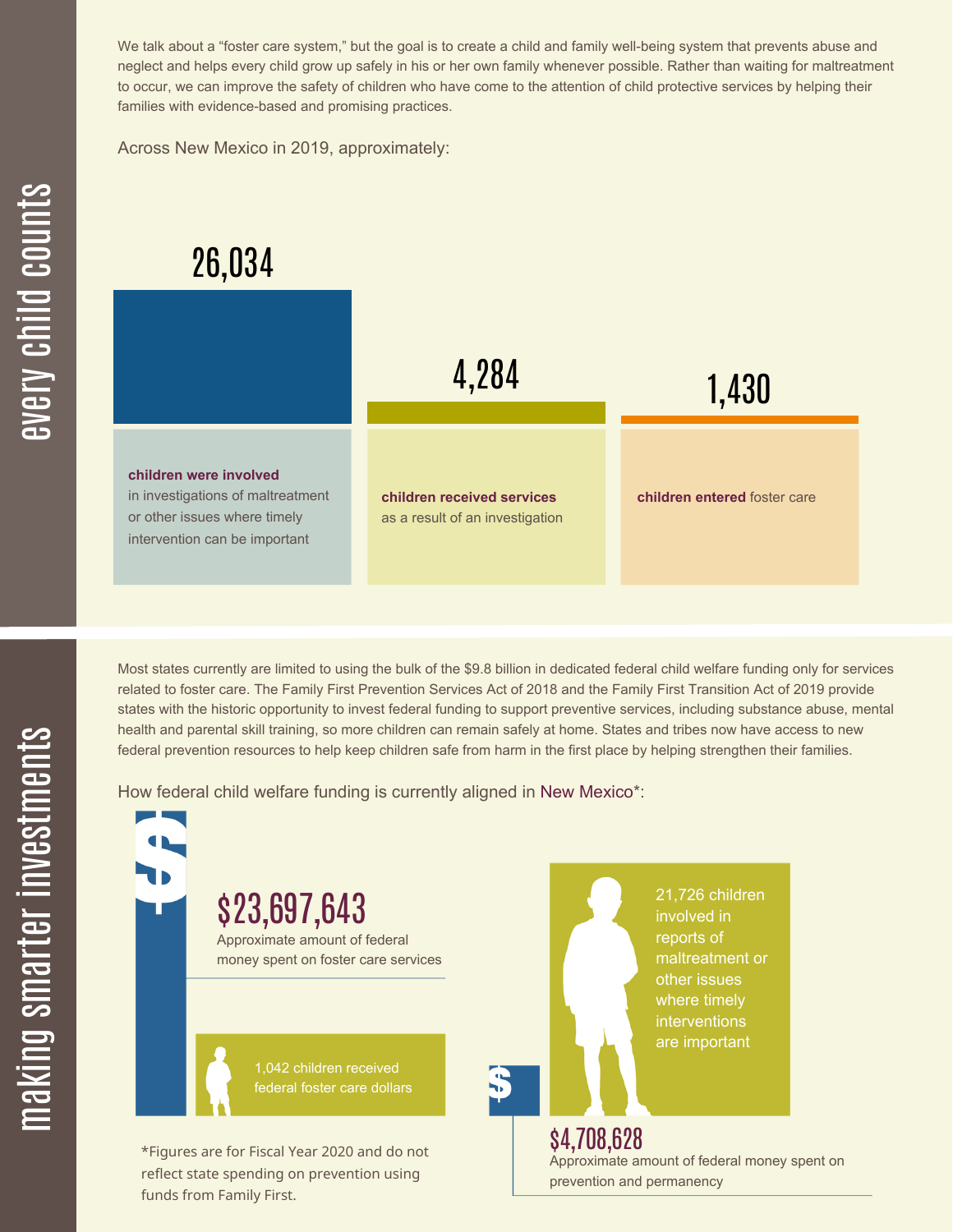$\overline{\mathbf \Theta}$  $\overline{\mathbf{C}}$ <u>pin</u>  $\overline{\mathbf{C}}$  $\overline{\mathbf{C}}$  $\equiv$  $\overline{\mathbf{c}}$  $\overline{\phantom{0}}$  $\boldsymbol{\mathcal{O}}$ a  $\overrightarrow{\mathbf{e}}$ 

 $\overline{\phantom{1}}$ 

Safety and effective response go hand in hand. Most children enter foster care due to neglect and other reasons — not because of physical or sexual abuse. In New Mexico, providing targeted and effective interventions as soon as possible, including by accessing new federal resources provided under the Family First Prevention Services Act and the Family First Transition Act, can safely allow children to remain with their families and thrive.

89% of

do not

children in

New Mexico

experience

occurrence of

maltreatment

a repeat

within six

months

Reasons children in New Mexico enter foster care:



Children under age 18 living in foster care in New Mexico: (as of September 30 of each year)



\*"Other" includes parental substance abuse, child substance abuse, child disability, child behavior problems, parent death, parent incarceration, caretaker inability to cope, relinquishment or inadequate housing.

What happens to children who end up in foster care? Most are safely reunited with their own family or extended family. A significant number are adopted. Under the Family First Prevention Services Act, communities can more easily invest in helping more children to grow up in safe, stable families by providing appropriate and timely services prior to the need for removal, or after they return home or have been adopted.

Among children in New Mexico who exited foster care in 2019:



Numbers may not equal 100% due to rounding. \*"Other" includes transferred to another agency, ran away or died.  $\overline{\mathbf{C}}$  $\leq$  $\overline{\mathbf{C}}$